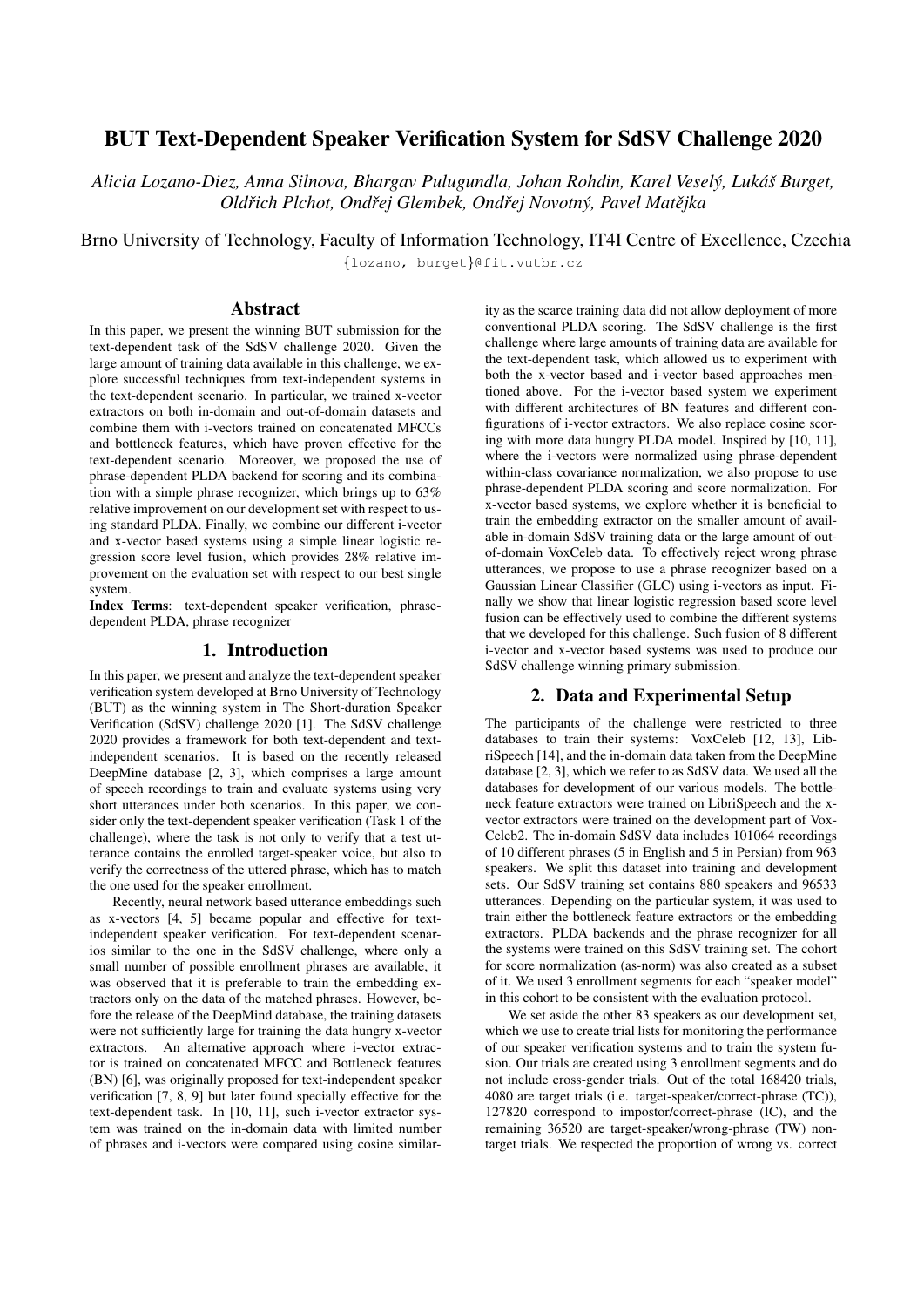phrase non-target trials declared by the challenge organizers and since they announced that majority of the wrong phrase trials would be TW, we did not include any impostor/wrong-phrase (IW) in our development set. Finally, we also report results on the official evaluation set obtained by submitting our system outputs to the leaderboard.

### 3. Utterance Embedding Extractors

Our individual systems described in section 5.1 and listed in Table 1 use two different x-vectors and four different i-vectors:

#### 3.1. x-vector extractors

xVoxCeleb is an x-vector extractor which is a variant of the standard Kaldi [15] TDNN model as described in [16]. This extractor is trained on VoxCeleb 16kHz audio data. The input are 40-dimensional log Mel-filter bank outputs (with frequency limits 20-7600Hz) extracted using 25 ms windows and 15 ms overlap and further normalized using short-term mean normalization with a sliding window of 3 s. The network stacks 9 TDNN layers (seeing a context of 11 frames on each side) before the pooling layer and the 512 dimensional x-vectors are extracted from the layer right after the pooling.

xSdSV is an x-vector extractor trained on the in-domain SdSV training set. In this case, we used a factorized TDNN (F-TDNN) architecture [17] trained using Kaldi but the network is trained to classify not just the speaker identities but also the phrase contained in the utterance. The features used have the same configuration as for the previous model.

#### 3.2. i-vector extractors

For all our i-vector extractors, the input features are concatenated MFCCs and bottleneck features (BN). 19 MFCCs plus energy are extracted from 16kHz audio recordings using 25 ms Hamming windows with 15 ms overlap and 30 filter-bank bands. We add first and second order derivatives and discard silence frames according to an energy-based VAD (mostly skipping initial and final silence segments). Then, we apply cepstral short-term mean and variance normalization with a sliding window of 3 s. Our BN features [6] are extracted from a bottleneck layer of a neural network (NN) trained to discriminate between given phoneme units. The BN features are a frame-wise representation of the audio learned by this NN. For training the NNs, we used GMM-HMM ASR models to generate the forcedalignment of the training data and this was further used either directly as the training targets or as the initial alignment for the Lattice-free MMI training [18]. We used three variants of BN features for the different i-vector extractors as detailed below.

We use four different i-vector extractors [19], all trained on the in-domain SdSV training set with a UBM-GMM of 1024 Gaussian components. Our i-vector extractors only differ in the BN features used and the dimensionality of the i-vectors:

iLibri800 extractor extracts 800-dimensional i-vectors. It uses the so-called *stacked* BN NN architecture [20] trained on LibriSpeech data. This architecture is composed of a cascade of two bottleneck NNs, where neighbouring bottleneck-outputs from the first stage NN are stacked to define context-dependent input features for the second stage NN [6]. The NN input features are 40 log Mel-scale filter bank outputs extended with 3 kaldi-pitch features [21]. The bottleneck-outputs of the second stage NN are used as the BN features.

iLibri600 is exactly the same i-vector extractor as iLibri800 except that it produces 600-dimensional i-vectors.

iSdSV400 extracts 400-dimensional i-vectors. For BN features, it uses only the first stage NN from the stacked BN architecture described above. This BN feature extractor is trained only on the in-domain SdSV training data (i.e. only on the utterances of the 10 phrases).

iLibriSdSV400 extracts 400-dimensional i-vectors. The BN features for this system are extracted from a different architecture corresponding to the Kaldi [15] chain model, which has been, however, modified to include the bottleneck layer<sup>1</sup>. This NN is trained on LibriSpeech and the in-domain SdSV challenge data together. Phonemes from LibriSpeech and SdSV data are considered as different phonemes (i.e. different classes for the NN training) although some of the SdSV sentences are in English just like LibriSpeech data.

It should be noted that, unlike x-vector extractors names (xVoxCeleb and xSdSV), which include the data used for their training, i-vector systems names refer to the data used to train the BN feature extractor. The i-vector extractors themselves are always trained using the in-domain SdSV training data.

### 4. Backends

### 4.1. Phrase-dependent PLDA (PD-PLDA)

From the evaluation plan it was known that both the development and evaluation data consist of only 10 phrases. To take advantage of this fact, all our PLDA backends were trained in a phrase-dependent fashion i.e. we train 10 different PLDA models corresponding to different phrases. Each PLDA is a two-covariance model (i.e. both within- and across-class covariance matrices are full rank). During testing, each trial is scored with the model corresponding to its enrollment phrase. Given the multi-session enrollment scenario, we use the by-thebook PLDA scoring to calculate the log likelihood verification scores. Before training or evaluating the PLDA models, the input embeddings are subject to the following pre-processing:

For our two x-vector based systems with PD-PLDA backends (systems 2 and 4 in Table 1), we center both training and evaluation x-vectors with the mean computed on the pooled data from all of the phrases from the training set. Also, a global LDA transformation reducing the dimensionality from 512 to 300 is performed, followed by a length-normalization step.

In the case of the i-vector systems, we perform phrasedependent centering and LDA dimensionality reduction. Dimensionality after LDA is set to either 400 or 600 for different systems as indicated in Table 1 by the number appended to the backend names. Note that LDA transformation is applied even for the systems with no dimensionality reduction as it has the side effect of within-class covariance whitening, which is beneficial for the following length-normalization.

#### 4.2. Heavy-tailed PLDA (HTPLDA)

For some of our x-vector systems, we used a heavy-tailed PLDA (HTPLDA) [23] backend. The pre-processing of the data for HTPLDA includes centering and length-normalization. The size of the speaker subspace was set to 300 and the degrees of freedom parameter was fixed to 2. We also experimented with phrase-dependent HTPLDA backend similar to what we did with the standard PLDA. However, this approach did not outperform the results obtained with a single HTPLDA backend and was therefore not used.

 $1_{egs/librispeech/s5/local/chain/tuning/run\_tdnn\_1d.sh.}$ We removed i-vector feature adaptation and added online-cmn. The architecture is a Semi-Orthogonal TDNN [22]. The bottleneck is 'prefinal-l', the last common hidden layer preceding the split for the two objective functions in the chain model. The bottleneck has 80 dimensions, the NN has  $2\times 2576$  outputs and 18M model parameters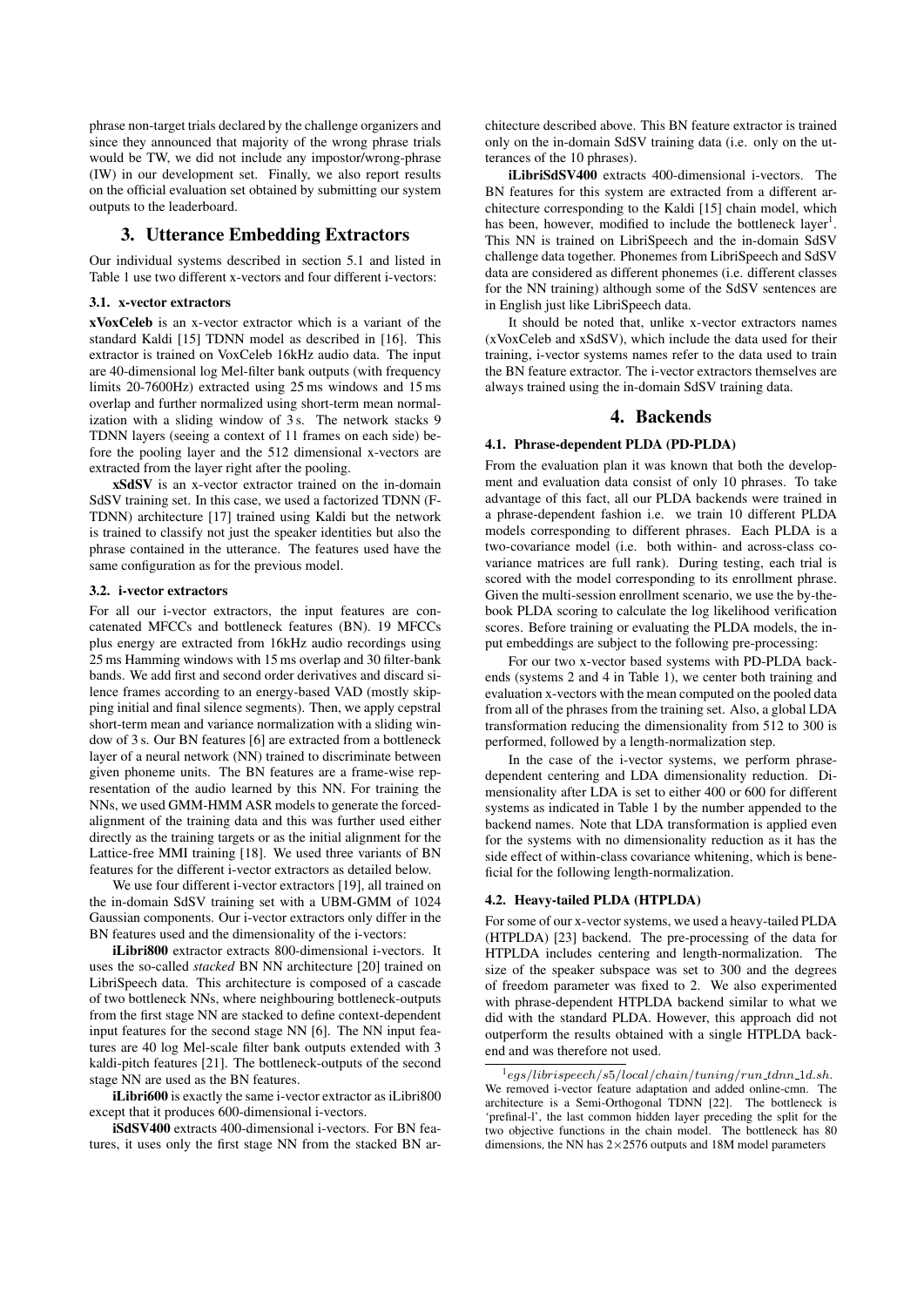### 4.3. Score normalization

To normalize the scores, we used adaptive symmetric score normalization (as-norm) which computes an average of normalized scores from z-norm and t-norm  $[24, 25, 26, 27]$ . As-norm is performed for PD-PLDA backends and it is also phrase-dependent. This means that the cohort for each phrase includes only the scores from the trials with matching enrollment phrase. For each phrase-dependent cohort we had between 618 and 779 models (enrolled from 3 utterances each). The 7011 cohort test utterances used were shared for all the phrases. Only a part of the cohort is selected to compute mean and variance for normalization and we select the 70 highest scores.

### 4.4. GLC phrase recognizer

Given that the scenario of the text-dependent task in this challenge involves a fixed set of 10 known phrases, we trained a phrase recognizer to be combined with the PLDA model outputs. This phrase recognizer is a simple Gaussian Linear Classifier (GLC) [28] trained using the i-vectors (in particular, the ones from the best single system denoted as iLibri800) on our training set. The GLC estimates the mean of each phrase and a single average within-class covariance matrix shared across the phrases. We could use the phrase classifier to make a hard decision for each test segment and reject trials recognized as having wrong-phrase just by setting verification scores to high negative value (e.g. -inf). However, for convenience (and also to produce soft scores), we use the following procedure, which produces an outcome very similar to making hard decisions: For each trial, we calculate the log-posterior probability that the test phrase contains the known enrollment phrase. Such scores have values close to zero for correct-phrase and very high negative for wrong-phrase trials. These scores are then linearly combined with the PLDA log-likelihood ratio verification scores using the logistic regression based score fusion described in Section 4.5.

We would like to point out that such use of GLC phrase recognizer would not be practical in more realistic scenarios with open set of phrases (even only for the wrong-phrase trials). However, this is a good and legal approach to deal with the specific scenario of the SdSV challenge.

#### 4.5. Score fusion

In order to combine the subsystems shown in Table 1 for our primary submission, we trained a linear logistic regression model to perform score level fusion. This model is trained on our development set. Thus, the results reported on that set are overoptimistic and we analyze the fusion results on the official evaluation set (i.e. by submitting scores to the leaderboard).

#### 5. Results

#### 5.1. Individual systems

Table 1 summarizes the performance of the systems we built for the challenge. We show results on both the official evaluation set (obtained by submitting scores to the leaderboard for the post-evaluation phase) and our development set (comprising TC, IC and TW trials). In order to effectively deal with TW trials, all these results (even for the "individual systems") used a score fusion with the phrase recognizer scores. The upper part of the table shows results for our "individual systems", while the bottom part shows score fusions of multiple systems.

Comparing *no norm* and *as-norm* columns in Table 1, we can see that as-norm proves to be effective as it helps in most of the cases. Moreover, we found that as-norm provides slightly better performance than the standard (non-adaptive) s-norm (not

shown in the table). The columns denoted as *no*+*as-norm* correspond to a score level fusion of both original unnormalized and as-normalized scores, which interestingly often provides further significant improvements. Our preliminary experiments indicate that this fusion helps to calibrate scores for different target phrases. The fusion of the unnormalized and normalized scores can be seen only as a special score normalization variant and, since it uses only a single trained model (i.e. single i-vector or x-vector extractor with single PD-PLDA based backend), we consider the resulting system to be a "single system" (rather than fusion of multiple subsystems).

Besides the *primary system* challenge participants were required to submit also a contrastive *single system*. Our submitted *single system* is the best individual system, which is the combination of no norm and as-norm scores in the first line of Table 1. This system is one of our i-vector based systems. As it can be seen from the table, our i-vector based systems provide consistently better results than x-vector based systems even with the sufficient amount of training data available for the challenge. Interestingly, the xSdSV x-vector extractor trained on the indomain SdSV training data (like our i-vector extractors) performed somewhat worse than the xVoxCeleb extractor. The organizers provided two single baseline systems, one based on xvectors and a second one based on i-vector/HMMs as described in [1]. These systems obtained 0.5287 and 0.1464 minDCF respectively, and 9.05% and 3.49% EER, which are far from our best single system with 0.0587 minDCF and 1.89% EER.

#### 5.2. System fusion

Our submitted *primary system* was the fusion of all 8 individual systems shown in the penultimate line of the table. These 8 systems were selected from a larger pool of systems that we developed during the work on the challenge, which comprises also other variants of the systems described in this paper (different BN feature configurations, UBM-GMM sizes, embedding dimensionalities, x-vector extractor architectures, score normalizations, etc.). To select the subsystems, we used a greedy approach where we started from the best single system (as evaluated on our development set) and we always added one system (both as-norm and no norm scores) to the fusion that led to the biggest improvement on the development set. Table 1 also shows the results for the individual steps of this greedy fusion process. As we can see, just the fusion of two systems, one ivector and one x-vector based, yields 22% improvement on the evaluation set compared to the single best system. This fusion already matches the performance of the second best team in the challenge as reported in the leaderboard. Adding more systems to the fusion keeps improving performance. However, the relative improvement gradually decreases from the initial 22% relative improvement, to approximately 5% when including a third system (which would already win the challenge by a significant margin), to less than 2% when a fourth system is added. Thus, even though for our primary submission we used the combination of 8 systems, comparable results can be obtained by using just half of them. It is also interesting to observe that the systems that fuse the best are quite diverse: 1) i-vector with BN trained only on LibriSpeech, 2) x-vector trained on VoxCeleb, 3) i-vectors with BN trained also on the in-domain SdSV set, 4) x-vector trained on SdSV, and so on.

The last row of the table shows results for our best performing system submitted to the challenge leaderboard prior to the deadline. This is a fusion of 11 subsystems taken from the systems pool mentioned above. However, because of its complexity, we did not select this system as our primary system.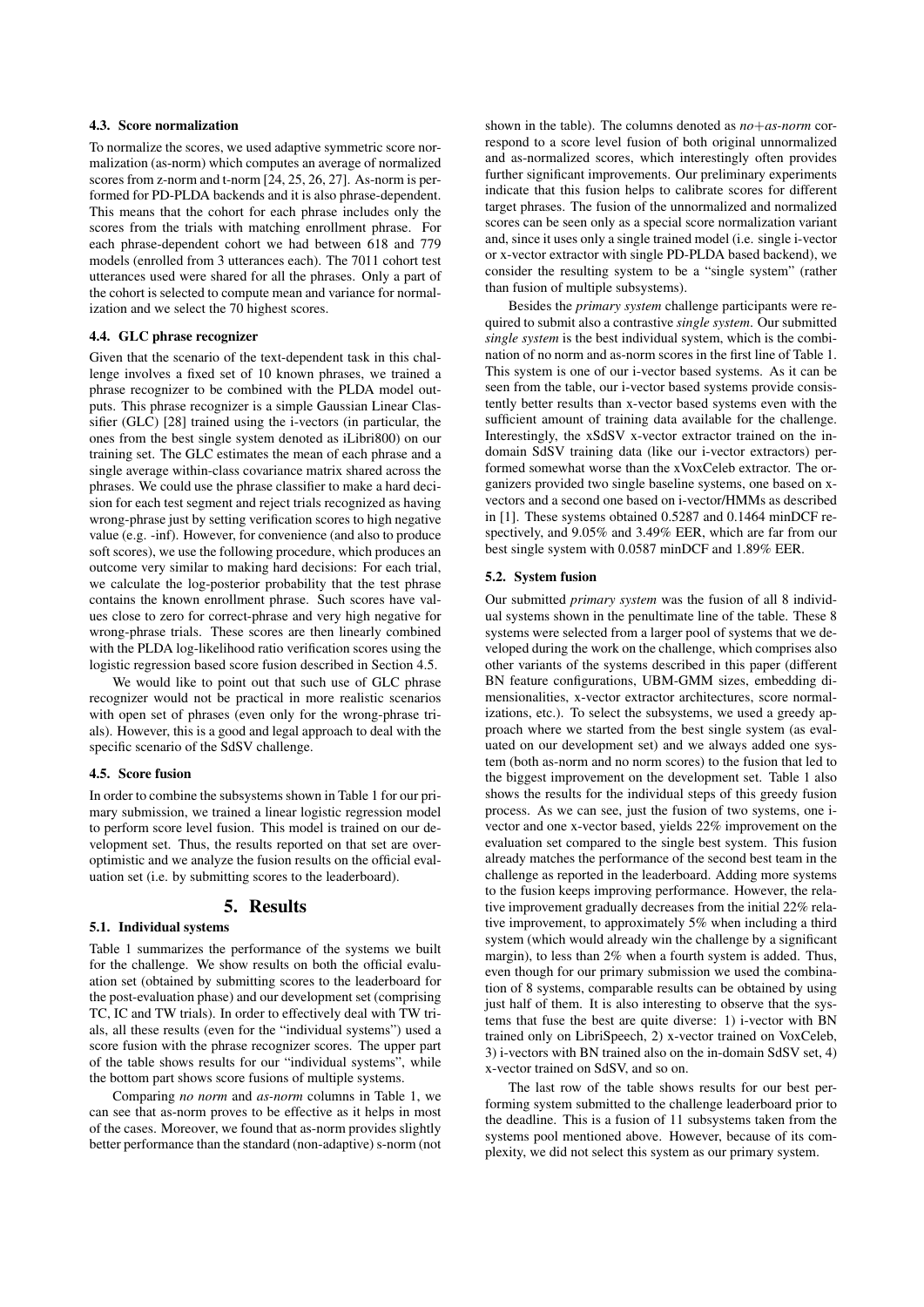|                                         | <b>System</b>    |                                          | Leaderboard              |                          |                          | Development set (all trials) |                          |                          |
|-----------------------------------------|------------------|------------------------------------------|--------------------------|--------------------------|--------------------------|------------------------------|--------------------------|--------------------------|
|                                         | Embedding        | <b>Backend</b>                           | no norm                  | as-norm                  | $no+as-norm$             | no norm                      | as-norm                  | $no+as-norm$             |
|                                         | iLibri800        | PD-PLDA400                               | 8.61                     | 6.31                     | 5.87                     | 3.4                          | 2.35                     | 1.82                     |
|                                         | xVoxCeleb        | PD-PLDA300                               | 8.15                     | 7.65                     | 7.35                     | 4.59                         | 4.12                     | 4.01                     |
| 3                                       | iLibriSdSV400    | PD-PLDA400                               | 7.65                     | 7.10                     | 6.65                     | 2.51                         | 2.61                     | 2.08                     |
| 4                                       | xSdSV            | PD-PLDA300                               | 11.98                    | 9.25                     | 9.25                     | 6.37                         | 4.99                     | 4.99                     |
|                                         | iLibri600        | PD-PLDA600                               | 7.36                     | 6.34                     | 5.84                     | 2.55                         | 2.61                     | 2.09                     |
| 6                                       | iSdSV400         | PD-PLDA400                               | 7.43                     | 7.65                     | 6.65                     | 3.20                         | 4.39                     | 2.76                     |
|                                         | xSdSV            | HTPLDA300                                | 11.97                    | $\overline{\phantom{0}}$ |                          | 6.89                         | $\overline{\phantom{0}}$ |                          |
| 8                                       | xVoxCeleb        | HTPLDA300                                | 9.20                     | $\overline{\phantom{a}}$ | $\overline{\phantom{a}}$ | 5.00                         | $\overline{\phantom{0}}$ | $\overline{\phantom{a}}$ |
| Fusion $1+2$                            |                  |                                          | -                        |                          | 4.56                     | $\overline{\phantom{0}}$     |                          | 1.18                     |
|                                         | Fusion $1+2+3$   |                                          | $\overline{\phantom{a}}$ |                          | 4.35                     | ۰                            |                          | 1.08                     |
|                                         | Fusion $1+2+3+4$ |                                          | $\overline{\phantom{0}}$ |                          | 4.28                     | $\overline{\phantom{0}}$     |                          | 1.02                     |
|                                         |                  | Fusion $1+2+3+4++8$ (primary submission) | $\overline{\phantom{a}}$ | $\overline{\phantom{0}}$ | 4.22                     | $\overline{\phantom{a}}$     | $\overline{\phantom{0}}$ | 0.85                     |
| Other fusion* (leaderboard eval period) |                  |                                          |                          |                          | 4.09                     |                              |                          | 0.79                     |

Table 1:  $MinDCF \times 100$  of systems used for fusions and in final primary submission. All of them include phrase recognizer. Results *on EER are not shown but followed the same trend.*

Table 2: *Comparison of PLDA, phrase-dependent PLDA (PD-PLDA), and PD-PLDA combined with the phrase recognizer (Phr-rec), over the i-vectors from our best single system (iLibri800). Results show* minDCF × 100 *(EER followed the same trend).*

| <b>System</b> |                      | All non-target trials |         | Only IC non-target |         | Only TW non-target |         |
|---------------|----------------------|-----------------------|---------|--------------------|---------|--------------------|---------|
|               |                      | no norm               | as-norm | no norm            | as-norm | no norm            | as-norm |
| iLibri800     | PLDA400              | 5.94                  | 6.38    | 4.67               | 4.05    | 9.35               | 12.45   |
| iLibri800     | PD-PLDA400           | 8.27                  | 10.26   | 3.64               | 2.59    | 20.4               | 15.48   |
| iLibri800     | $PD-PLDA400+Phr-rec$ | 3.4                   | 2.35    | 3.63               | 2.59    | 0.12               | 0.1     |

#### 5.3. PLDA backend and phrase recognizer analysis

In this section, we analyze the PLDA backend variants when fixing the embedding extractor to the one from our best single system (iLibri800). Table 2 shows results on the development set comparing the standard PLDA backend and the phrasedependent PLDA (PD-PLDA) backend. We report results for all trials, but also for subsets of trials where we always keep all target (TC) trials and only a specific type of non-target trials (either IC or TW). Comparing rows 1 and 2, we see that the PD-PLDA model provides significant improvements for IC non-target trials, but the performance degrades notably for TW trials. For the text-dependent task, the standard PLDA is trained with classes given by joint speaker-phrase labels. In other words, it is trained to discriminate between speaker voices and between phrases. In contrary, with PD-PLDA each phrase specific PLDA model is trained to only discriminate between speaker voices of a given phrase assuming that enrollment and test utterances contain the correct phrase. Thus, it is expected to work well for the correctphrase trials and not for wrong-phrase trials.

To benefit from the PD-PLDA in the case of correct-phrase trials and at the same time to obtain good performance for the wrong-phrase trials, we make use of the phrase recognizer as described in Section 4.4. The results for this case are shown in the 3rd row of Table 2. We can see that the addition of the phrase recognizer does not affect the results for IC non-target trials, while the error for TW trials is reduced to almost zero. This also results in a substantial overall improvement on all the trials of the development set.

### 6. Conclusions

In this paper, we described the BUT winning system submitted for the text-dependent task of the SdSV challenge 2020. The

amount of training data available in this challenge allowed us to investigate the commonly used text-independent speaker verification techniques for the text-dependent scenario. In particular, we studied the effectiveness x-vector extractors and compare them with i-vectors for the text-dependent scenario. While previous works on this scenario showed the importance of training embedding extractors only on data of the target phrases, we found that x-vectors trained on the out-of-domain VoxCeleb data outperform those trained on the in-domain SdSV data. However, even with the relatively large amount of in-domain training data, x-vector systems did not perform as well as the i-vector ones. Moreover, we successfully used PLDA backends in a phrase-dependent fashion, as opposed to previous works that used cosine similarity to compare embeddings. We show relative improvements of up to 63% with respect to a standard PLDA backend on our development set when we combine this phrase-dependent PLDA with a simple phrase recognizer. Finally, a simple logistic regression based score level fusion of several systems gives a 28% relative improvement over the single best system on the official challenge evaluation set.

## 7. Acknowledgements

The work was supported by Czech Ministry of Interior projects Nos. VI20152020025 "DRAPAK" and VI20192022169 "AI v TiV", Czech National Science Foundation (GACR) project "NEUREM3" No. 19-26934X, European Union's Marie Sklodowska-Curie grant agreement No. 843627, European Union's Horizon 2020 project no. 833635 - ROXANNE and by Czech Ministry of Education, Youth and Sports from the National Programme of Sustainability (NPU II) project "IT4Innovations excellence in science" - LQ1602 and project no. LTAIN19087 "Multi-linguality in speech technologies".